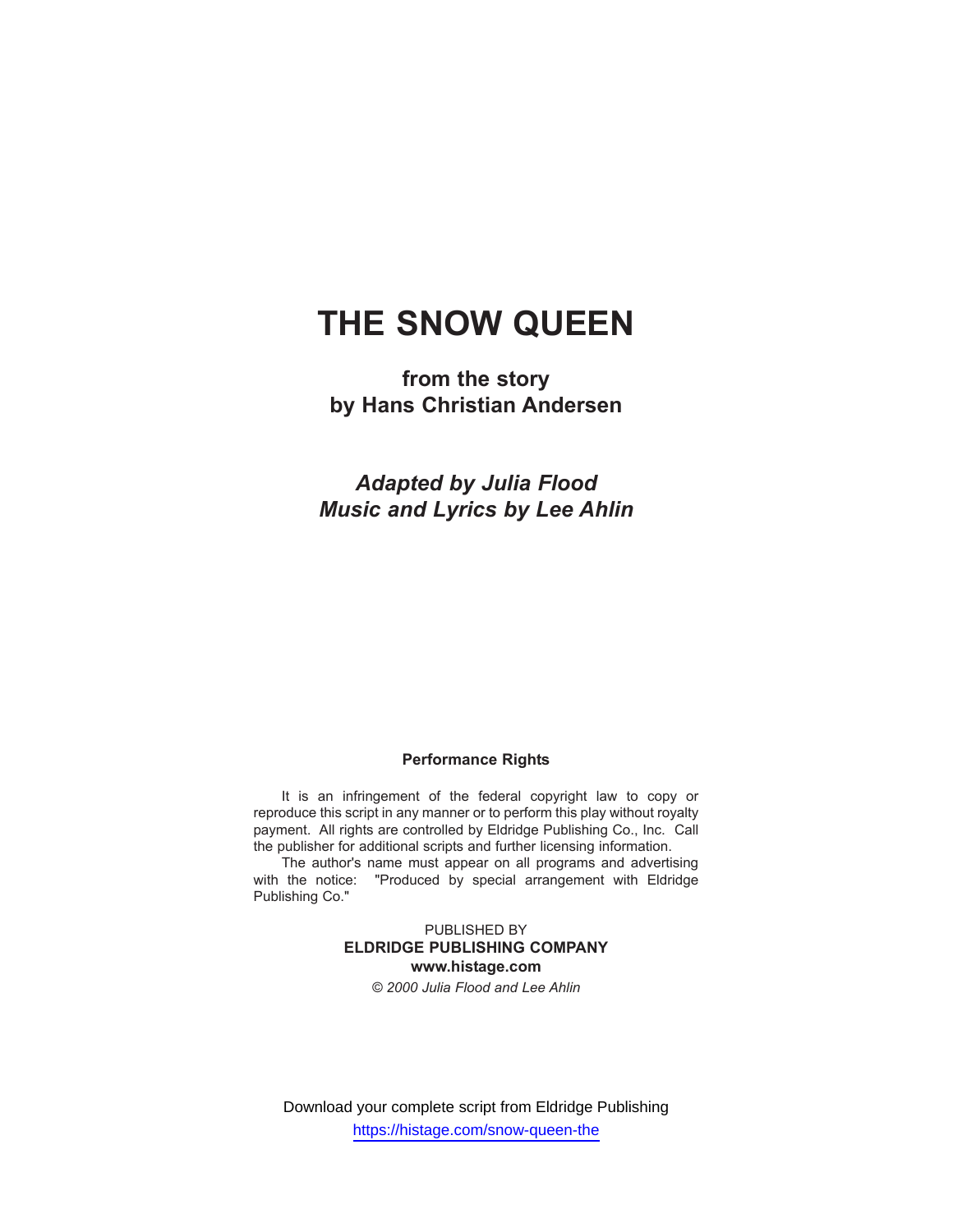## **STORY OF THE PLAY**

This musical retelling of Hans Christian Andersen's **The Snow Queen** is an enduring tale of faith, devotion and the magic of friendship. Kay and his best friend Gerda each have a rose tree in a pot; and as their friendship grows, the rose trees grow as well and intertwine. One winter evening, Gerda's grandmother tells them the story of an evil troll whose magic mirror shattered into a million pieces. When a sliver from that mirror lodges in Kay's heart and in his eye, he becomes mean and ugly, and is carried off in the Snow Queen's sleigh.

Gerda sets out all alone to search for Kay. The river carries Gerda to the garden of an Old Woman who casts a spell of forgetfulness on her. Gerda talks to the pretty flowers, but when she notices that there are no roses in the garden, she thinks of Kay and the spell is broken. Continuing on her journey, she encounters a sassy crow, who thinks he saw Kay marry a princess and leads her to a castle. And she is captured in the woods by a lonely Robber Girl. She hears from two pigeons that Kay has been captured by the Snow Queen. The Robber Girl, touched by her devotion to her friend, has a change of heart, releases Gerda and gives her a reindeer, Bo, for her journey.

As Bo and Gerda battle wind and ice on their way north, they meet the Wise Woman of Finnmark who tells Bo that he can take Gerda as far as the Snow Queen's gardens, but that Gerda will have to rescue Kay by herself. Gerda enters the icy palace alone and battles through a blizzard until the Snow Queen gives up, defeated. Gerda's tears melt the slivers in Kay's eye and heart, and he wakes as from a dream, his true self again. Gerda and Kay return home and enjoy a long, warm, glorious summer.

*The Snow Queen was originally produced by the Eckerd Theater Company, Ruth Eckerd Hall, Clearwater, Florida*

**Performance time:** About 50 minutes.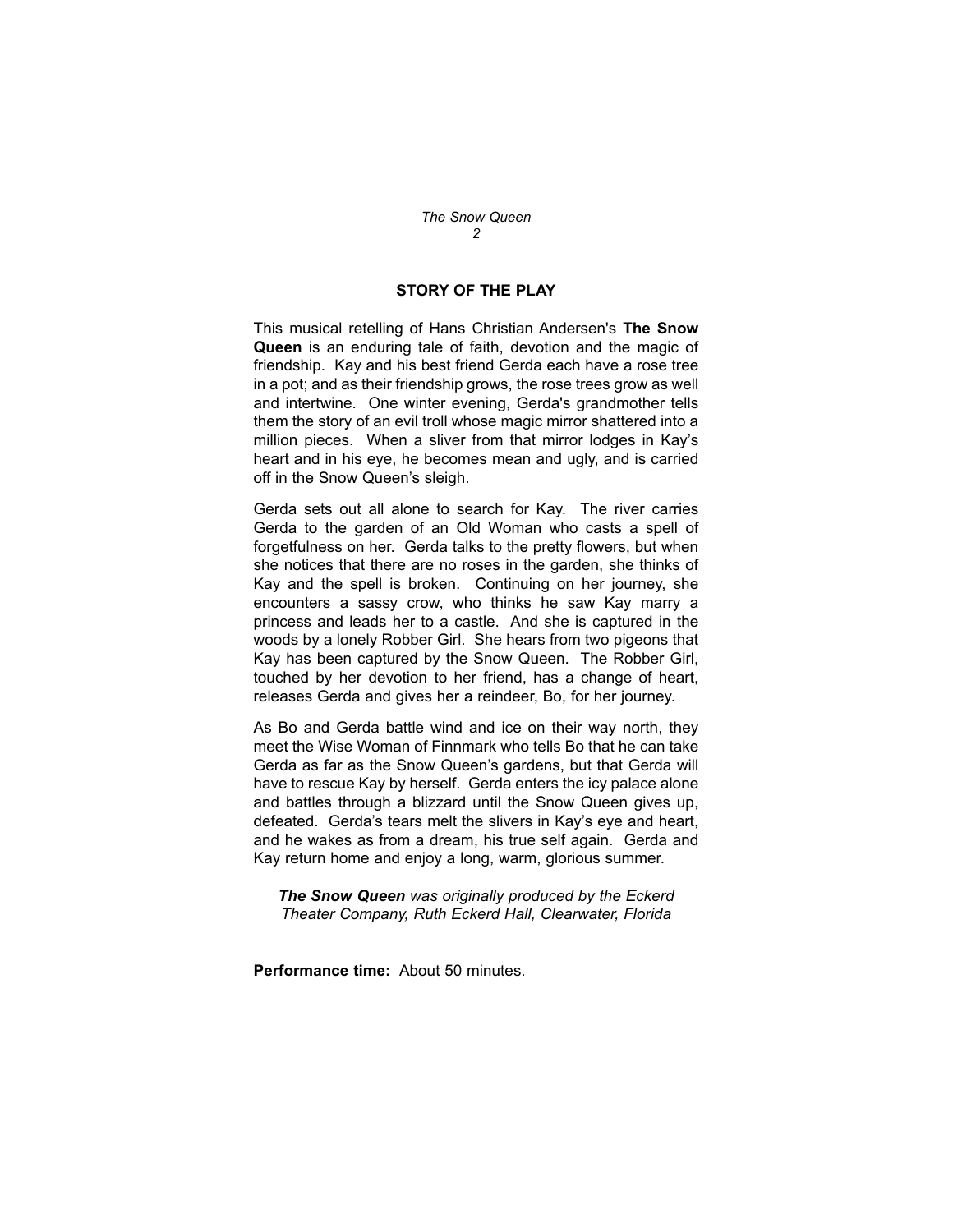## **CAST OF CHARACTERS**

*(Approx. 9m, 14w, plus chorus/extras)* 

**GERDA:** a little girl.

**GRANDMA:** Gerda's grandmother, narrator.

**KAY:** a little boy, Gerda's best friend.

**BIRDS:** at least two who speak, an unlimited number who sing; on a stick or wire, manipulated by the Puppeteers.

**TROLLS:** two, three or more; if a puppet is used, can be done by one person with one hand puppet.

**THE SNOW QUEEN:** beautiful and ice cold.

**OLD WOMAN IN THE GARDEN: warm, but controlling.** 

**TALKING FLOWERS:** three or more.

**CROW:** quite a character; somewhere between Danny Devito and Barney Fife.

**PRINCE**

**PRINCESS**

**ROBBER GIRL:** fierce but lonely.

**BO:** a reindeer.

**LOU and COO:** two talking pigeons in a cage.

**LAPP WOMAN**

#### **WISE WOMAN OF FINNMARK**

**SNOWFLAKES:** an unlimited number, to create a blizzard.

## **Doubling for production with a minimum of 2 m, 3 w** *(requires some voiceovers)*

**ACTOR 1** – Gerda.

- **ACTOR 2** Kay, Crow, Pigeon, Puppeteer.
- **ACTOR 3** Grandma, Old Woman in the Garden, Princess Pigeon, Wise Woman.
- **ACTOR 4** Bird, Talking Flower, Robber Girl, Lapp Woman, Snowflake, Puppeteer.
- **ACTOR 5** Bird, Snow Queen, Trolls, Talking Flower, Prince, Bo, Puppeteer.

*NOTE: A rehearsal/performance CD is available for this show. Contact Eldridge Publishing at 1-800-HISTAGE to order.*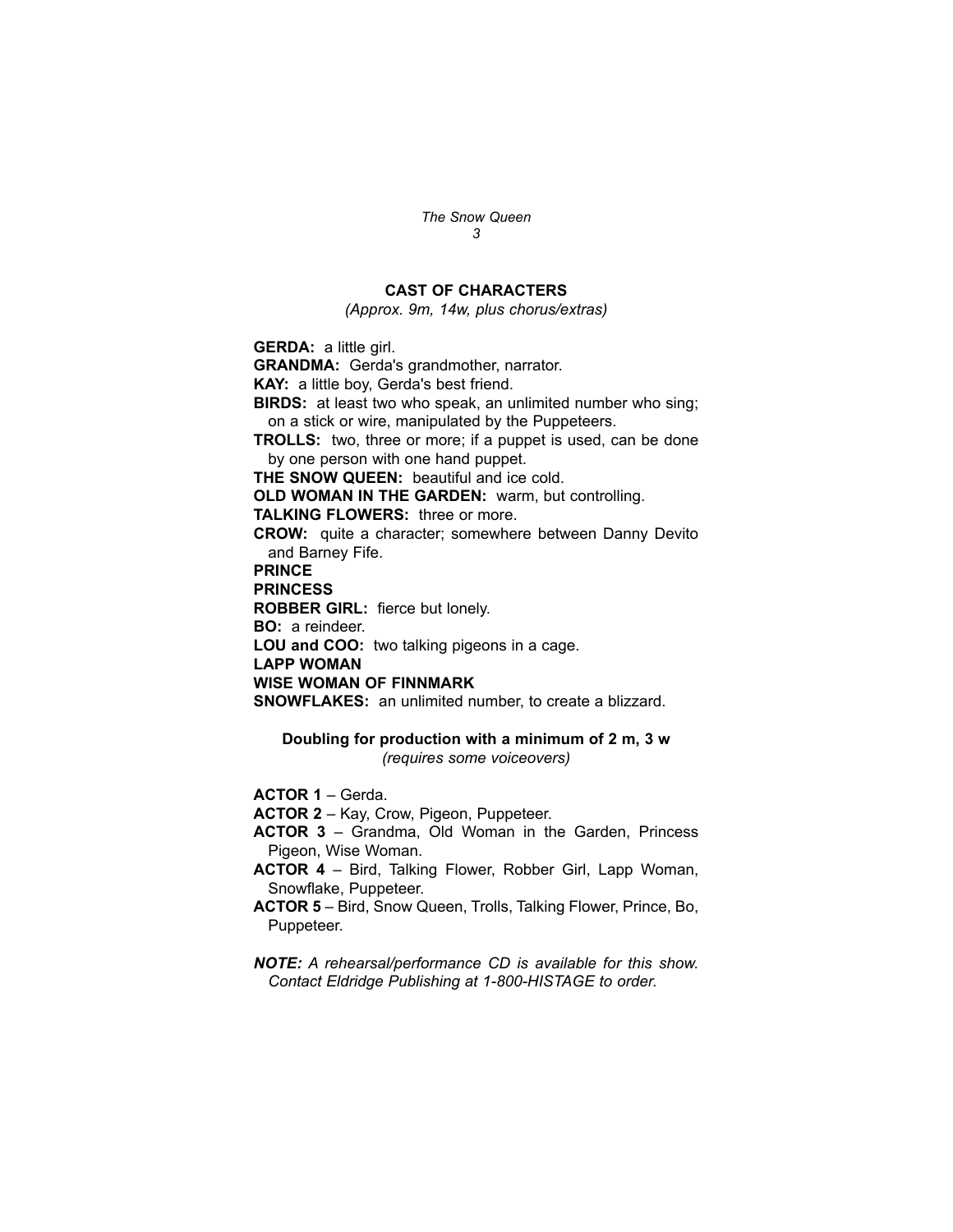## **PRODUCTION NOTES**

The original professional touring production of THE SNOW QUEEN by the Eckerd Theater Company used five actors and a variety of puppets to portray all the characters and change all the scenery. The set consisted of three stationary frames approximately seven feet tall, each with a double-sided panel inside that would turn on a pivot point in the center. These were used as doors by the actors and flipped to show different "scenes." Both sides of the panels were covered with velcro cloth. Soft fabric panels for each scene were then attached with velcro out of sight of the audience and flipped to reveal the next scene at the appropriate time. Between the center frame and each outer frame was a soft curtain through which actors could enter and exit. A cube, suitable for sitting or standing, was the only other moveable set piece. A shimmering drop was used behind as masking. The frames, curtains, velcro cloth and all other basic scenic elements were chroma key blue. The actors/puppeteers who operated puppets, manipulated birds or moved scenery sometimes wore masks and were costumed in blue tunics and slacks that matched the set color. They moved in plain sight of the audience.

In the original production, THE SNOW QUEEN was an 8-10 foot puppet worn by Actor 5. Her voice was pre-recorded**.** The **birds** were attached to stiff wire on the end of a stick operated by 2 puppeteers. The **trolls** were played by one actor and one hand puppet. The **talking flowers** were played by two actors, each with a flower headdress and 2 hand puppets (a total of 6 flowers). The **crow** wore an elaborate mask and wings. The **reindeer** wore a wool vest and a hat with antlers attached. **Gerda** "rode on his back" by standing on a cube behind him and placing her hands on his shoulders. The **boat** was a bow on wheels that Gerda could walk behind and steer with her hands. The **pigeons** sat in a cage perched on top of the Stage Left frame and operated with sticks from behind by two actors/puppeteers who also provided the voices. For the **blizzard**, Actor 4 wore a snowflake headdress and twirled two white ribbon wands.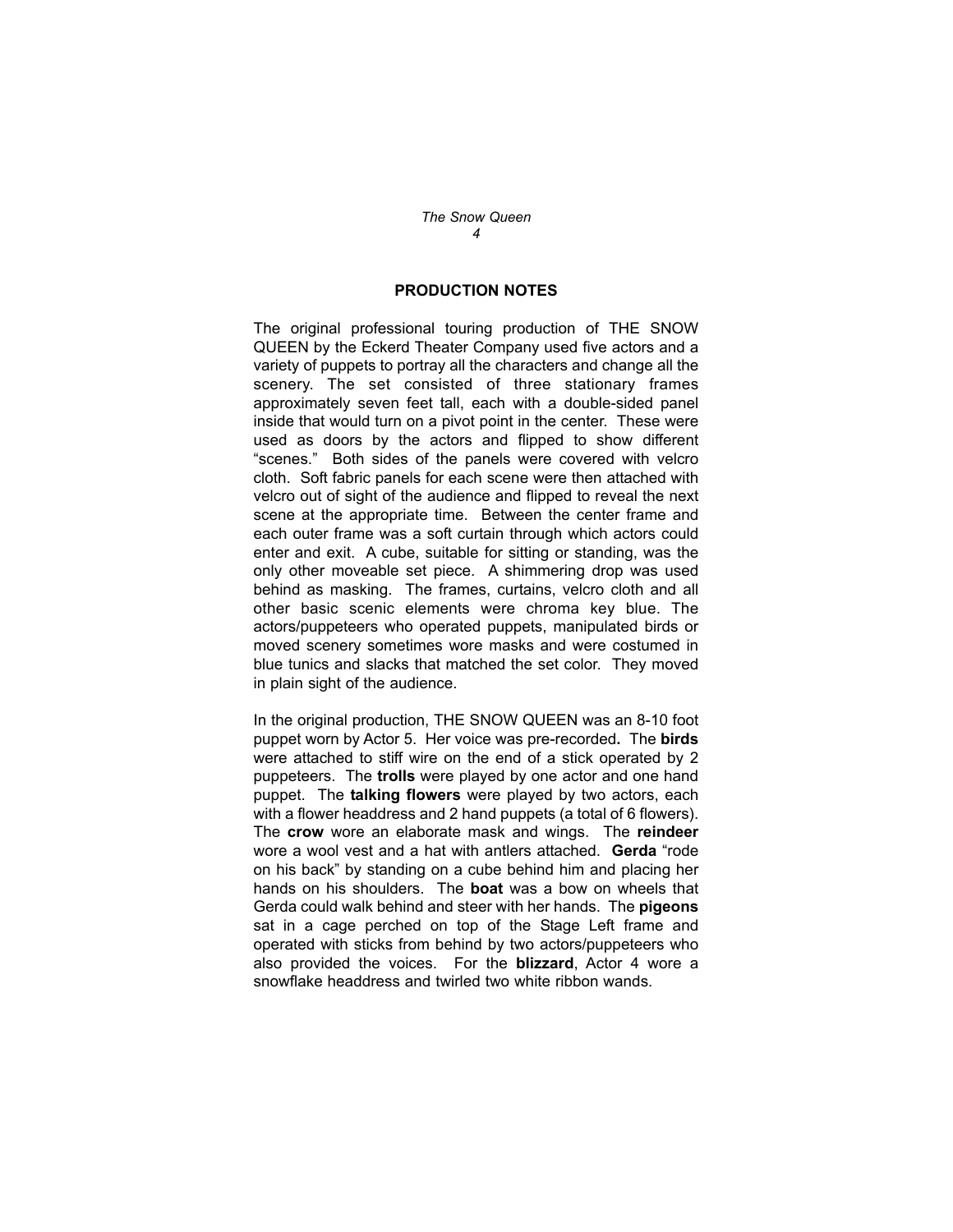### **MUSIC CUE#1 - Opening**

*(AT RISE: Summer. Two rose trees center in full bloom. They form an arbor between the doors of two houses. KAY and GERDA enter, Kay from his house SR, Gerda from her house SL. They run together laughing, singing, playing. BIRDS fly in and play, too.)*

#### **SONG: Opening**

#### GERDA:

LOOK AT ALL THE ROSES WHAT A PERFECT SUMMER DAY LOOK AT THAT ONE THERE ABOUT TO BLOOM

KAY:

BETTER TAKE ADVANTAGE AND ENJOY IT WHILE WE MAY THE SNOW WILL COME BACK ALL TOO SOON

KAY: *(Spoken.)* Come on, Gerda, let's play hide and seek. You'll never be able to find me.

GERDA: *(Spoken.)* No, wait, let's play tag! I'll run and you must try to catch me.

*(GRANDMA enters UL.)*

KAY, GERDA, BIRDS AND GRANDMA: *(Singing.)* SUMMER AUTUMN WINTER SPRING HEAR THE SOUND BIRDS WILL SING THEY NEED NO REASON

SUMMER AUTUMN WINTER SPRING ALL COME ROUND FRIENDSHIP GROWS THROUGH EVERY SEASON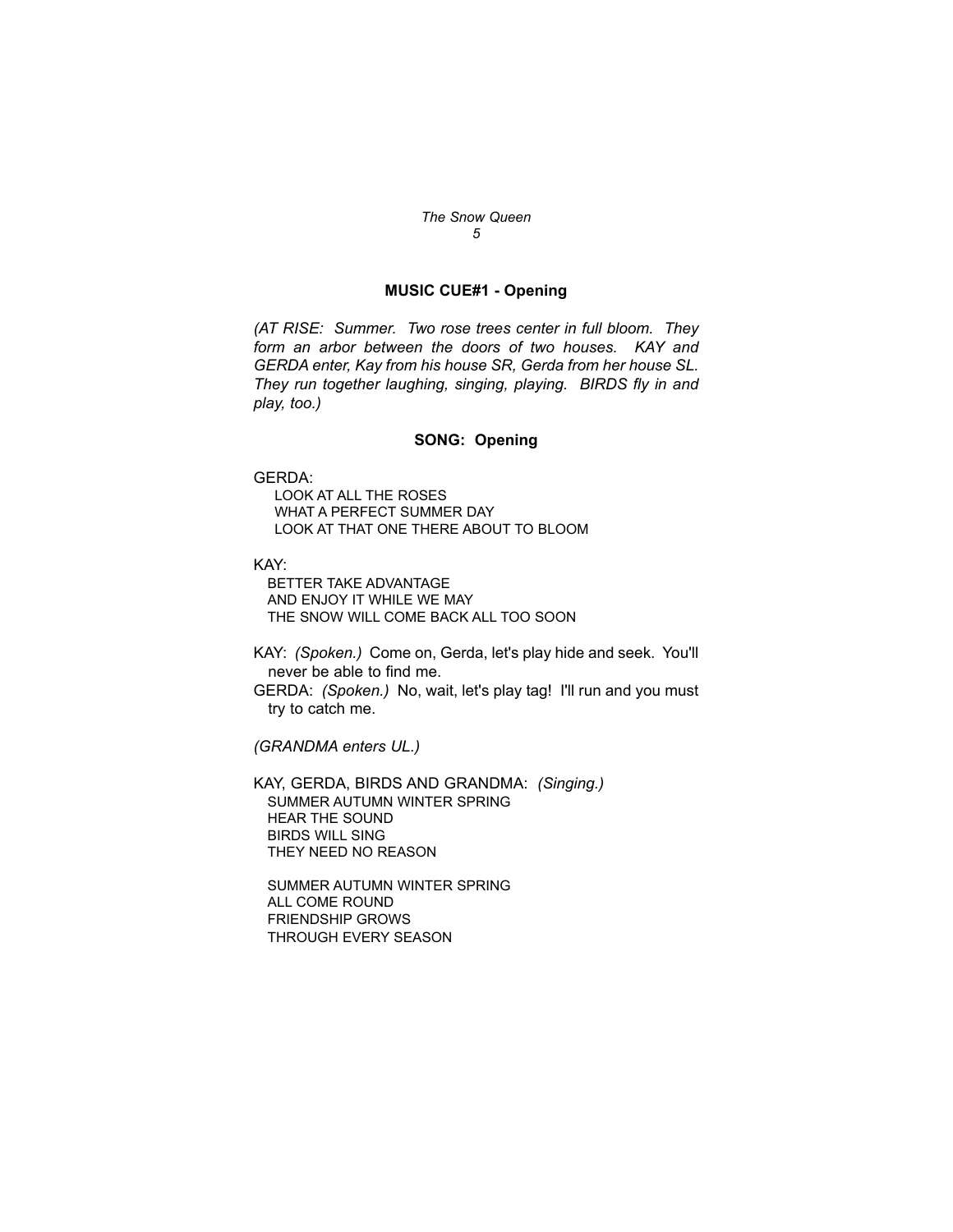KAY: GERDA, HAVE I TOLD YOU YOU'RE THE BEST FRIEND THAT I HAVE

GERDA:

AND I FEEL THE SAME ABOUT YOU, KAY.

BOTH:

IF WE'RE EVER PARTED LET'S AGREE RIGHT HERE AND NOW WE'LL FIND EACH OTHER, COME WHAT MAY

GRANDMA: *(Crossing down to audience, narrating.)* This is the story of two friends. Best friends. They could not have been better friends if they were brother and sister. The boy was named Kay and the little girl was my granddaughter, Gerda. *(Pause.)* The two friends lived next door to each other in the big city where there was no room for gardens. But each of them had a rose tree in a pot and, as their friendship grew, the rose trees grew as well and twined together above their heads and filled the summer air with the sweet smell of roses.

ALL: *(In round.)*

SUMMER AUTUMN WINTER SPRING HEAR THE SOUND BIRDS WILL SING THEY NEED NO REASON

SUMMER AUTUMN WINTER SPRING ALL COME ROUND FRIENDSHIP GROWS THROUGH EVERY SEASON

*(The scene shifts to winter, roses gone. Two SL panels reveal inside GRANDMA'S house. SR panel flips to blue/outside.)*